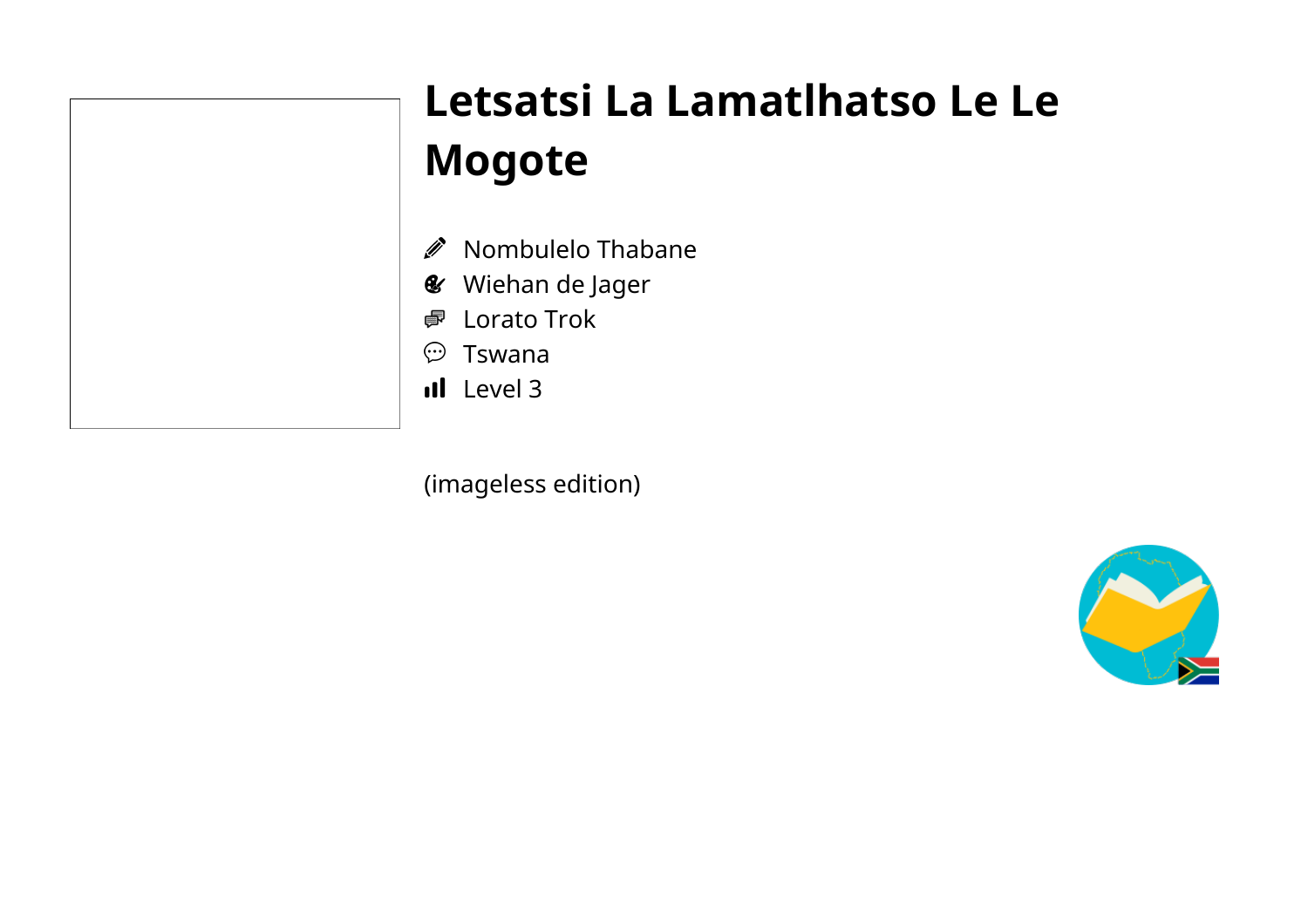E ne e le Lamatlhatso motshegare, mme go ne go le mogote thata. Kgwedi ya Sedimonthole e mogote. Batho botlhe ba ne ba lapile. "Bontle le Mpho le Lerato, tsamayang lo ye go tshameka kwa ntle!" Mme a rialo. "Ga ke lo batle mo thoko ga maoto a ka."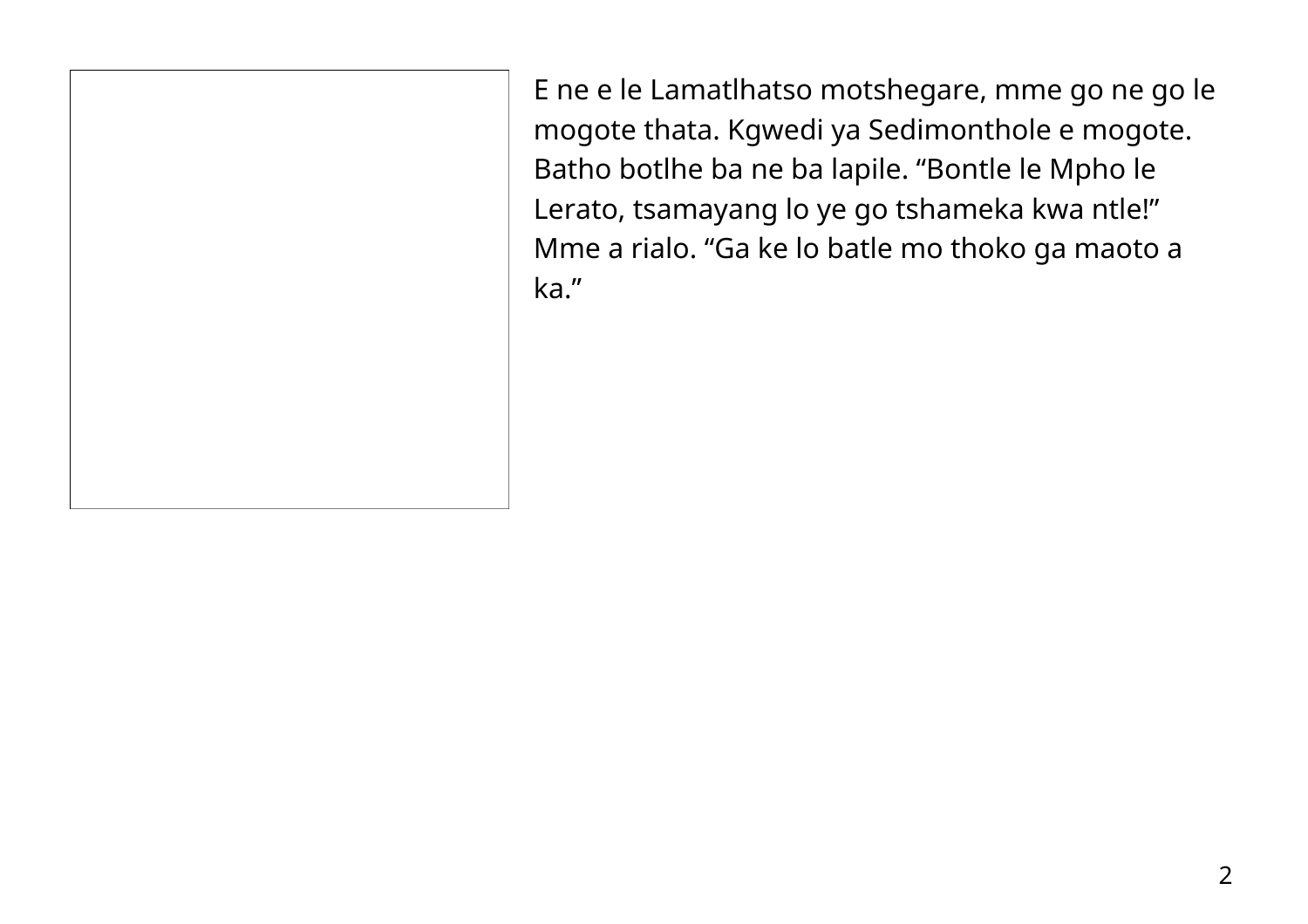Re ne ra tabogela kwa ntle. Lerato a re, "Kwa nokeng go phodile, a re yeng kwa teng." "Mme o rile re se tlhole re thuma mo nokeng," ga rialo Bontle. "Re ka se thume," ga araba Lerato. "Re tla tshameka fela mo moriting fa thoko ga noka."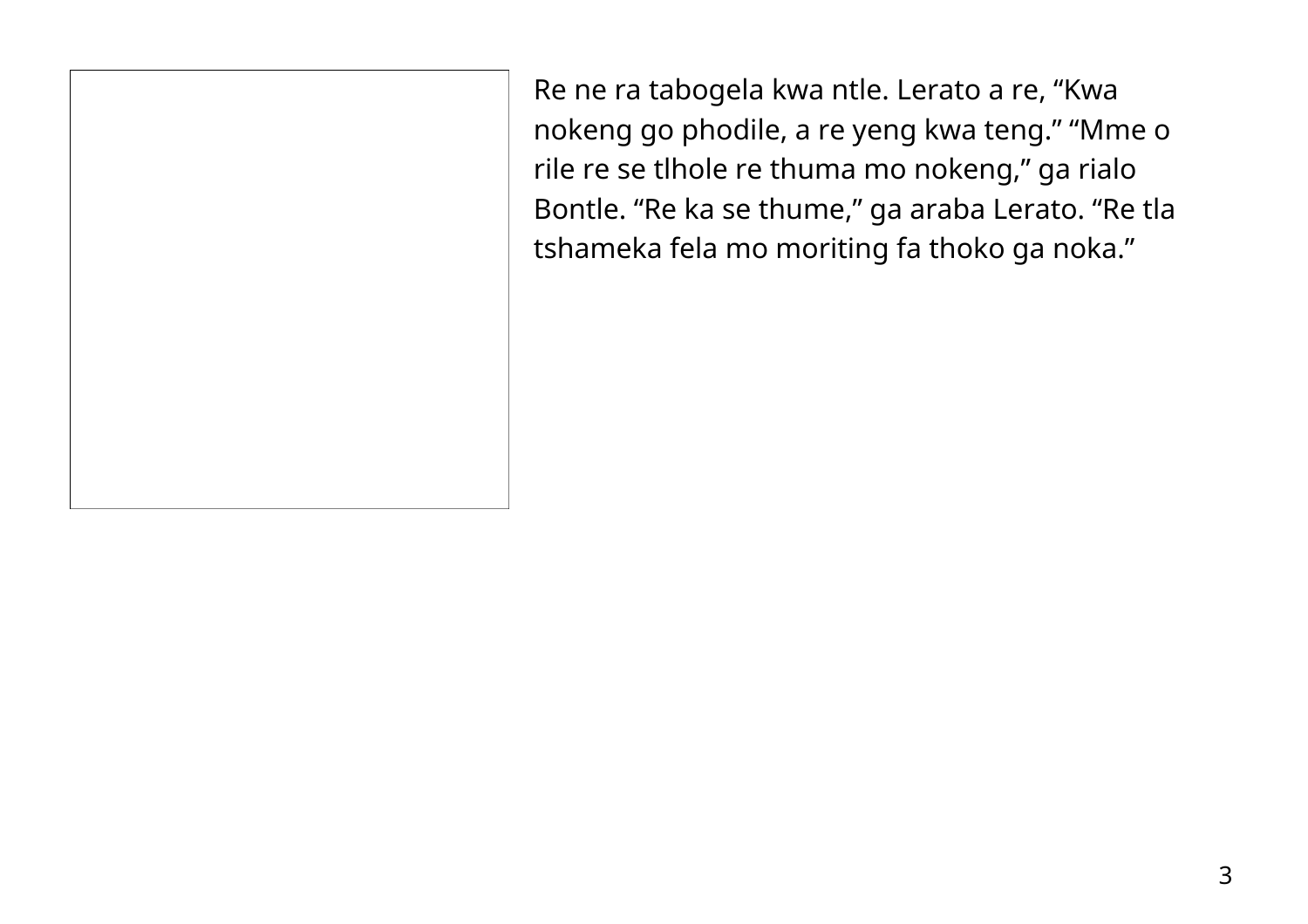Le fa go le jalo, 'dibeke' ke motshameko o o gotetsang, le fa o ka nna mo tlase ga ditlhare kana mo thoko ga noka. Re simolotse pele ka go rola ditlhako. Fela re ne re ntse re gotela. Ra apola diaparo tsa rona. Fela mogote o sa fokotsege.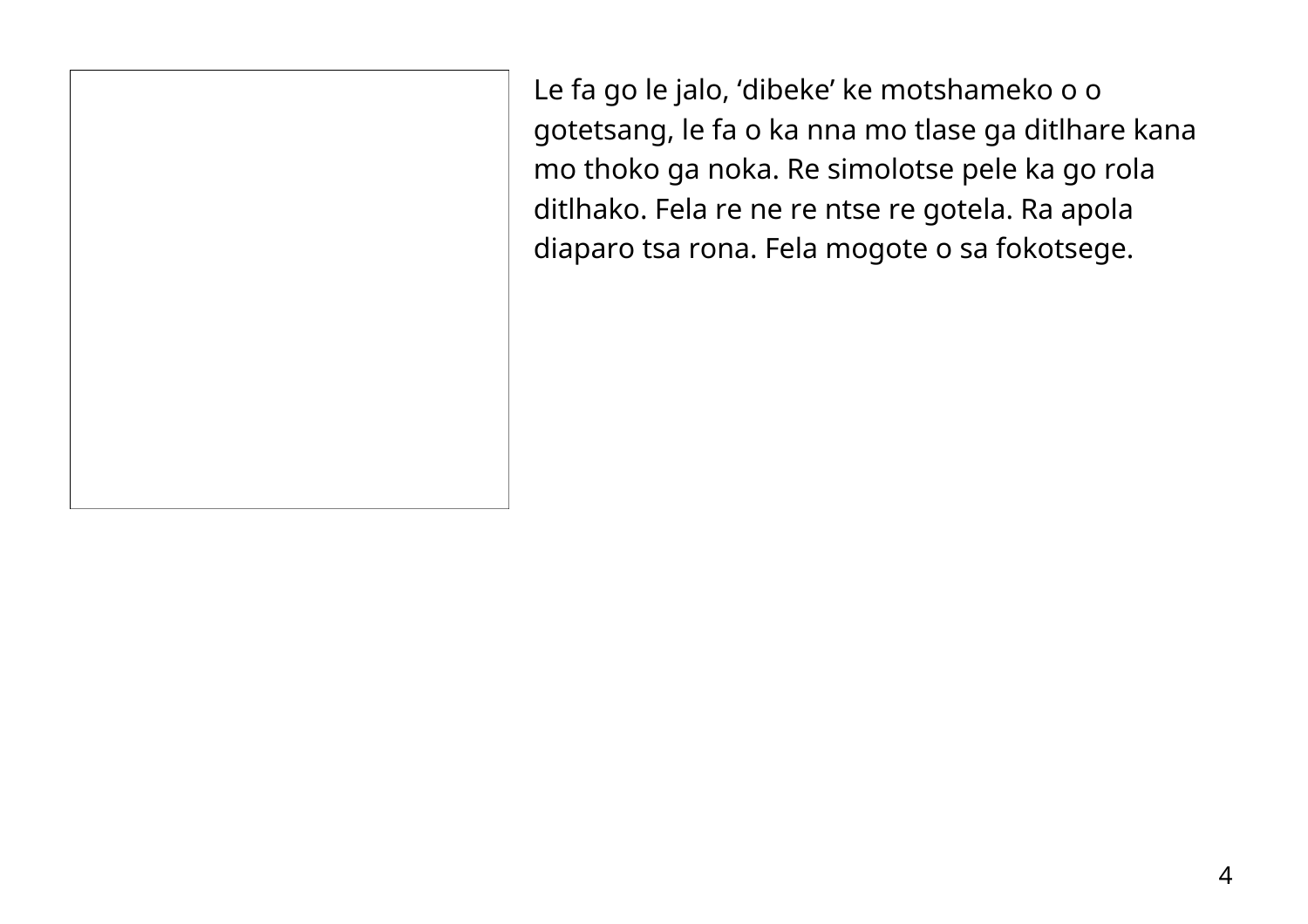Ra tsenya maoto a rona mo metsing go itsidifatsa. Ra tshelana ka metsi go fitlhela re koloba.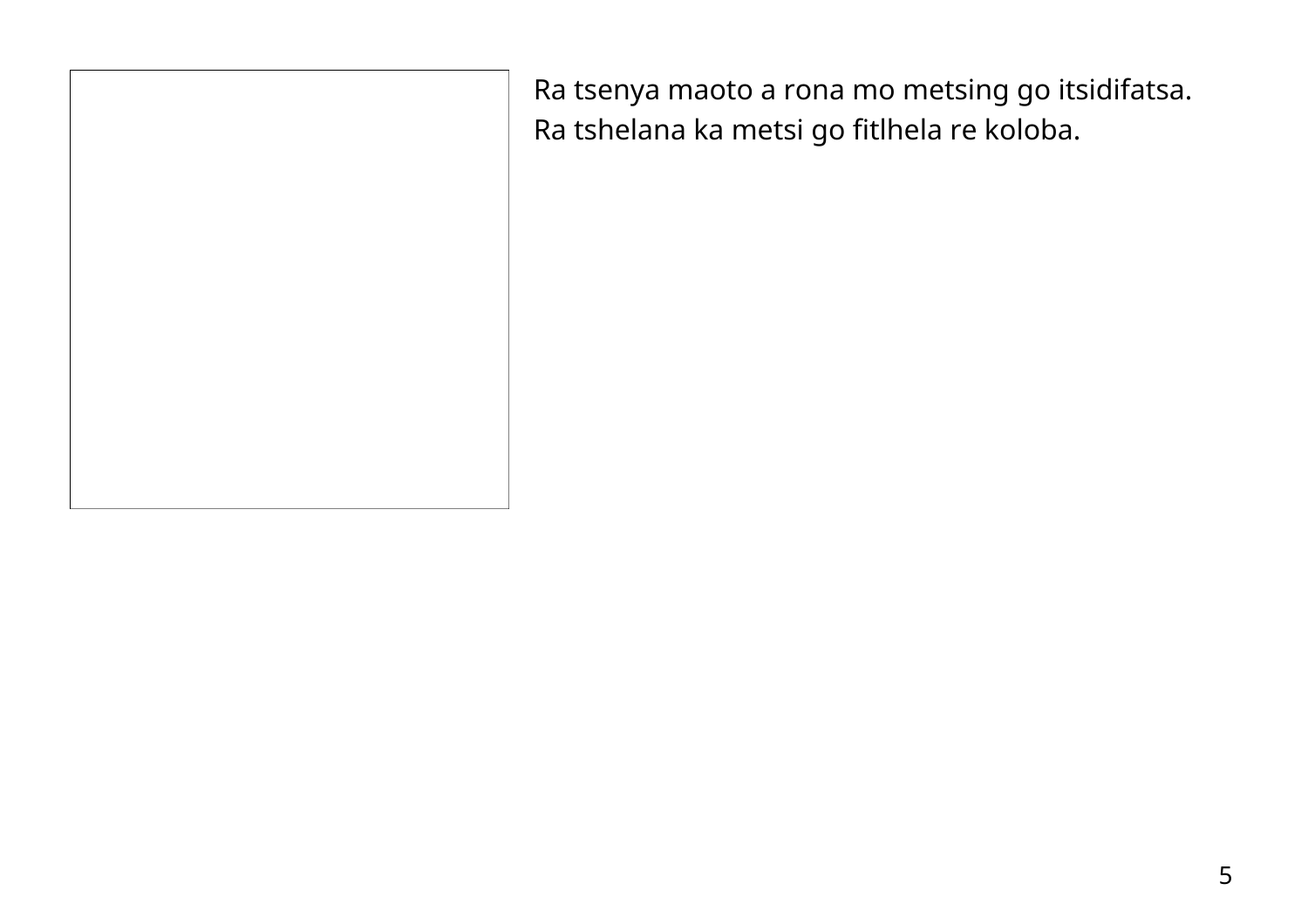"A re thumeng, Mme a ka se itse," Mpho a rialo. Re ne ra thuma ra ba ra lebala ka nako.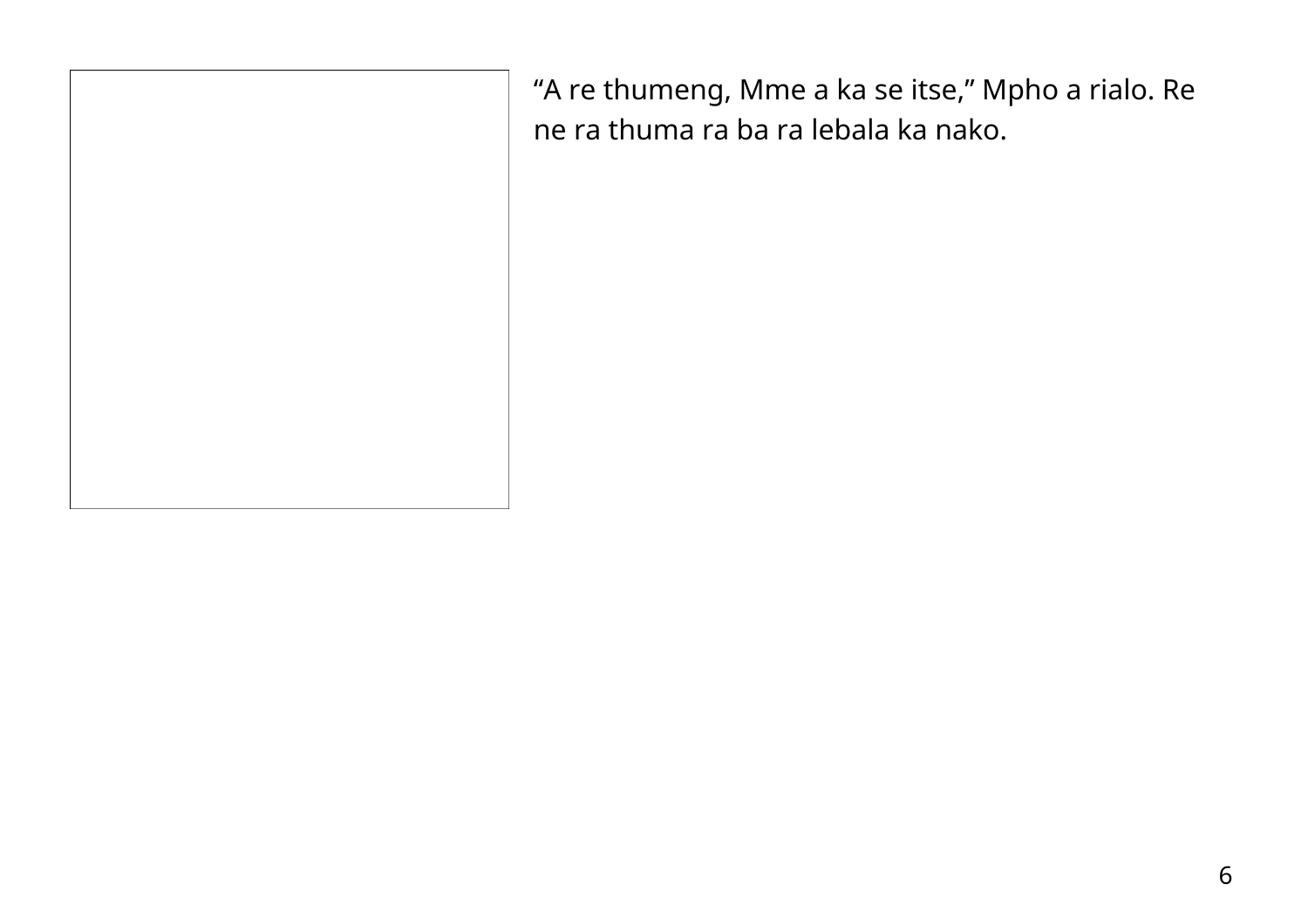Letsatsi le ne la phirima, mme ra simoloa go gatsela. Diaparo tsa rona di kae?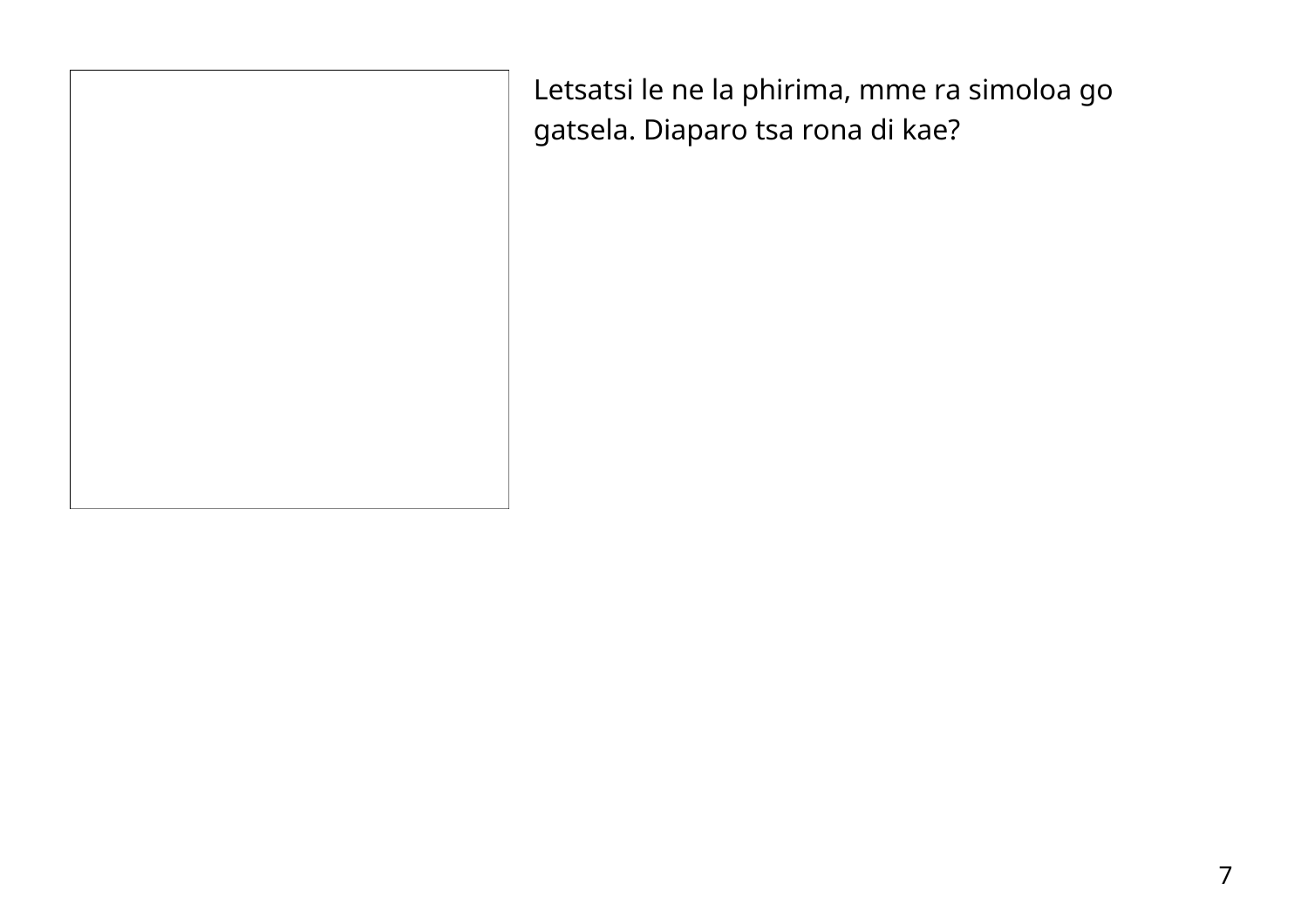Re ne ra lebelela ka fa tlase ga ditlhare. Ra lebelela mo dikgweng. Re lebeletse gotlhe.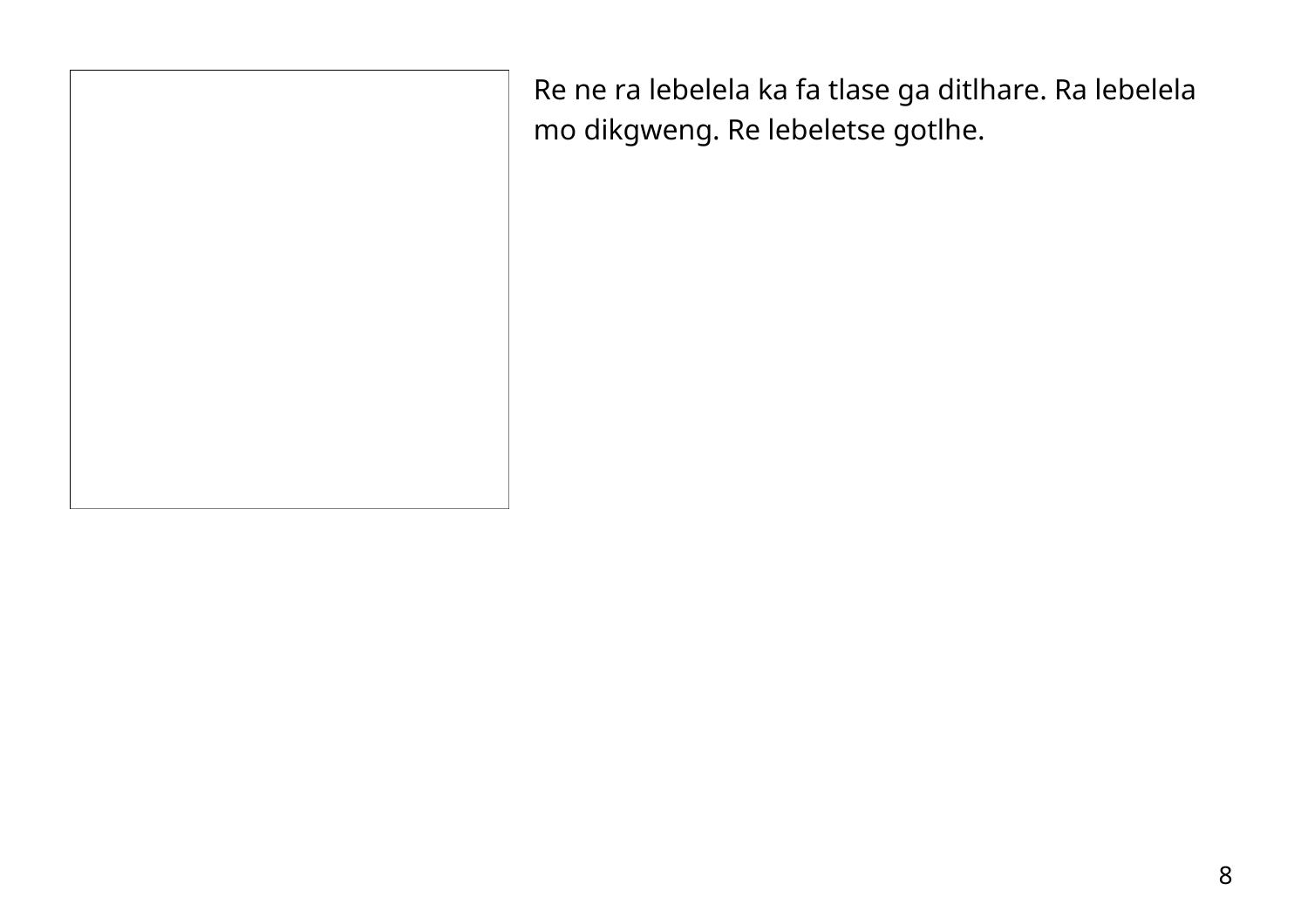Go ne go le dikgomo gaufi le noka, di itumeletse bojang bo bo monate. Bontle o ne a lebelela godimo, "Bonang kgomo e le! Ke eng se se mo molomong wa yona?"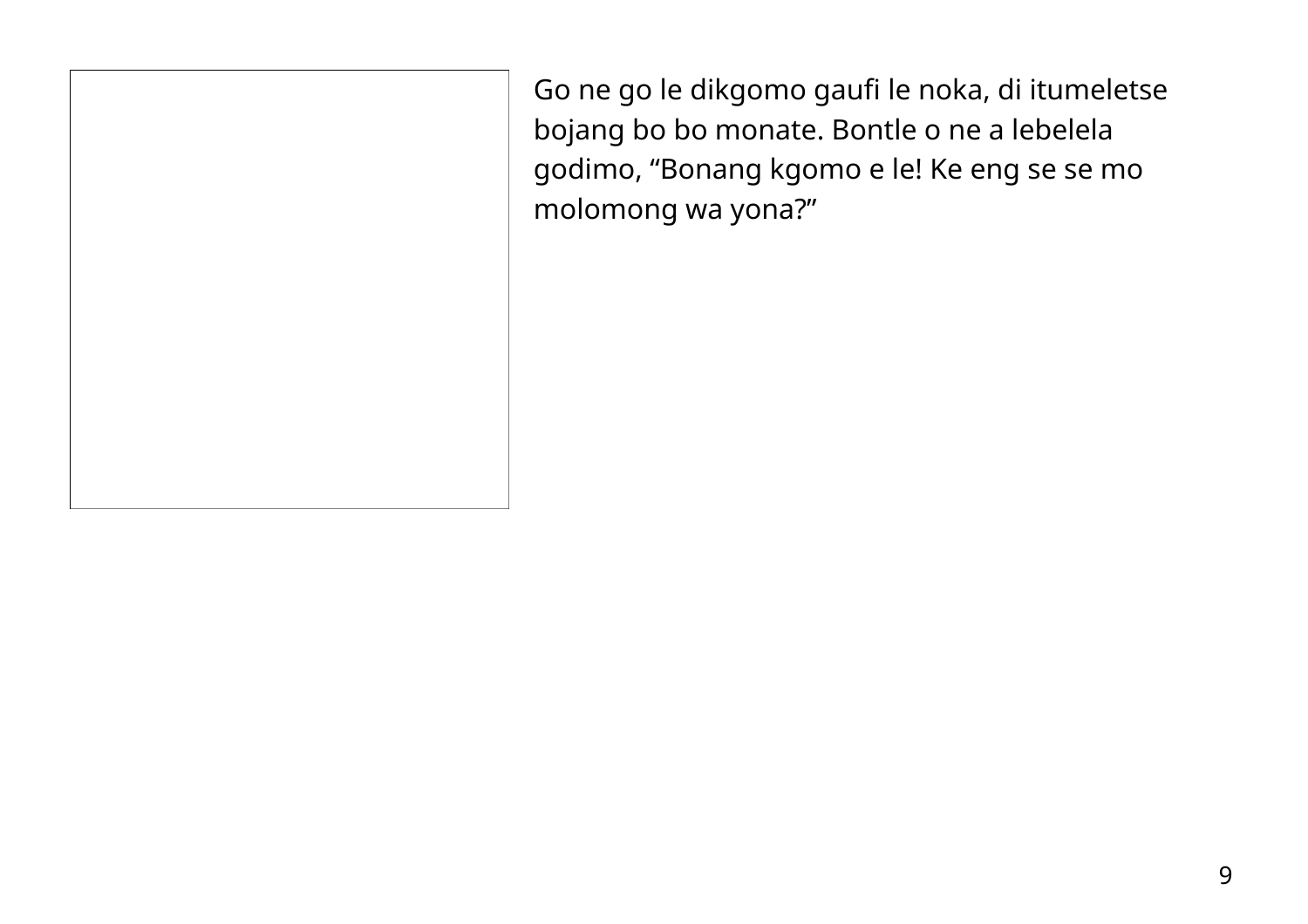"E ja palesa e e khibidu," ga araba Lerato. "Ga se palesa e khibidu," Mpho a goa. "Ke hempe ya gago!" Re ne ra lebelela kgomo e nngwe. E ja sengwe se se tala. "Ke sekete sa me!" ga goa Bontle.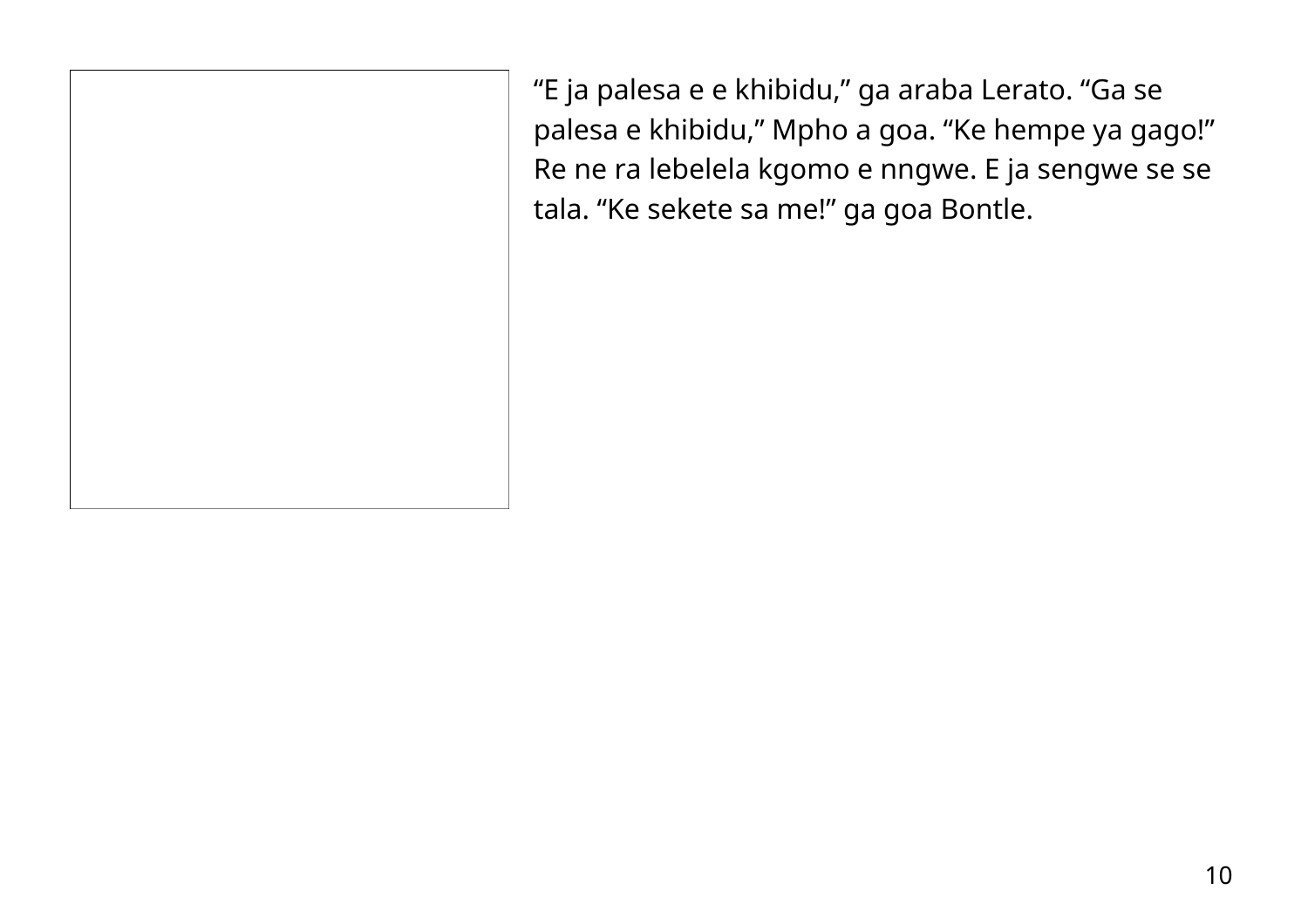Re ile gae re apere dipenti fela, re roroma ka gonne go le tsididi. "E ne e le dikgomo, ra lela. Dikgomo di jele diaparo tsa rona." A gona Mme o ne a re dumela? Morago ga sebakanyana ke fa marago a rona a gotetse. A ne a sa gotela ka ntlha ya letsatsi.